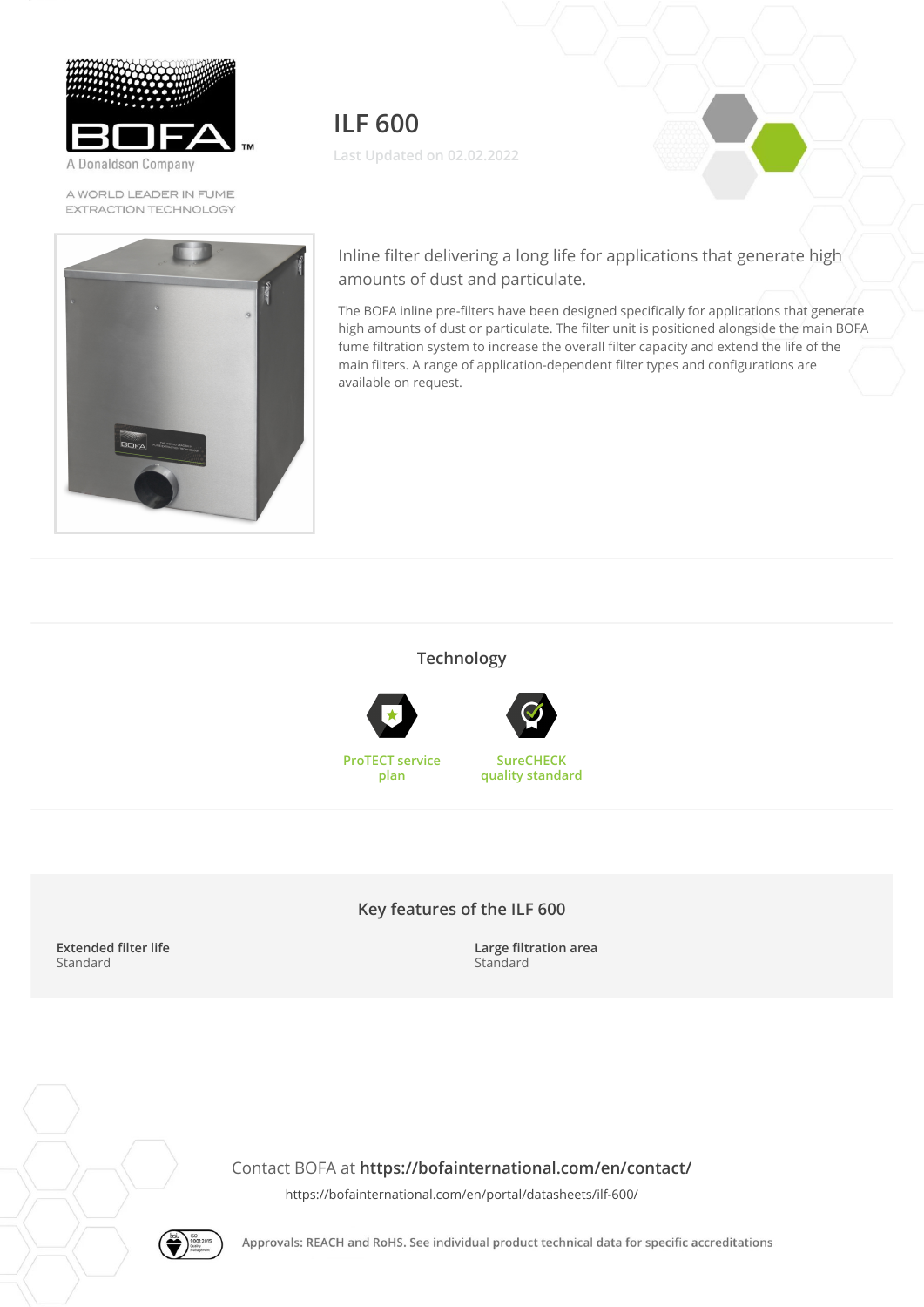# **Technical specification - ILF 600**



**Inline filtration system**



# **Airflow through filters**



Contaminated air

Particulate